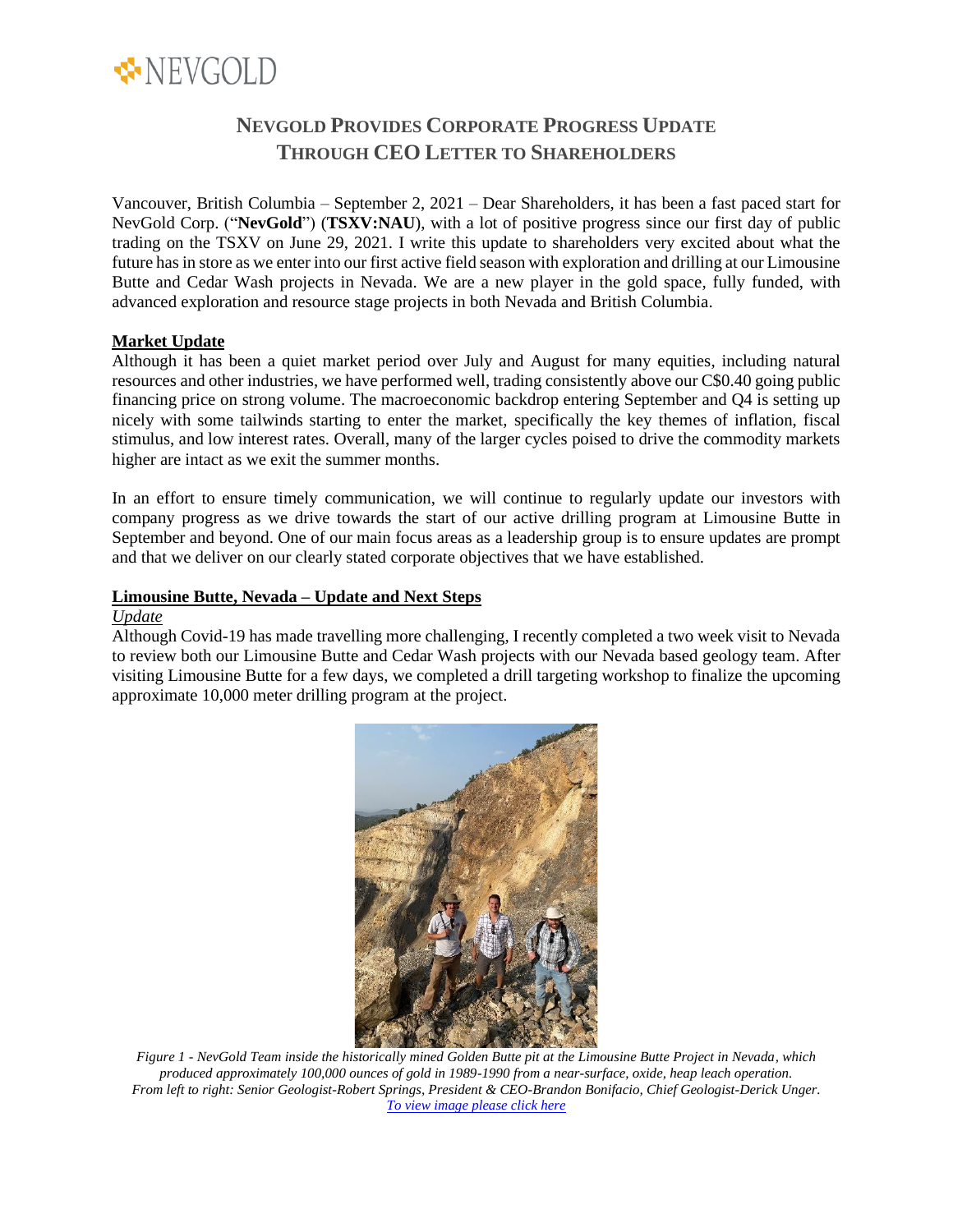

Our main focus at Limousine Butte is to further test and extend the known areas of mineralization within the large 66.5 square kilometer land package. The plus 20-kilometer northeast-southwest trending strike length hosts many zones of known mineralization that warrant further drilling laterally and at depth. We strongly believe Limousine Butte offers significant untapped potential that the historical exploration and drilling at the project dating back to the 1980's and 1990's did not fully test. We will apply modern exploration techniques as we further build on our understanding of the geology, to then vector in on the key exploration and resource targets to drive towards multi-million ounce potential.



*Figure 2 – Identified Exploration and Resource Targets at the Limousine Butte Project in Nevada [To view image please click here](https://nev-gold.com/site/assets/files/7153/sept-1-2021-nev-picture2.png)*

#### *Next Steps*

We have filed our Notice of Intent ("NOI") drill permit request with the Bureau of Land Management. A NOI permit is the fastest permitting process available for drilling and is typically approved in 30-60 days.

The operational planning for the drill program has tracked well and we have advanced discussions with drill contractors and other support areas to be able to commence the program once we have the required permit approved.

#### **Cedar Wash, Nevada – Update and Next Steps**

After completion of the data compilation, we identified a number of opportunities at Cedar Wash. Firstly, based on the historical work at the project we increased our land holdings to incorporate all of the prospective targets in the district. This increase in our land holdings was completed through low-cost organic claim staking, and we will provide a more detailed update once the process is finalized with the Bureau of Land Management.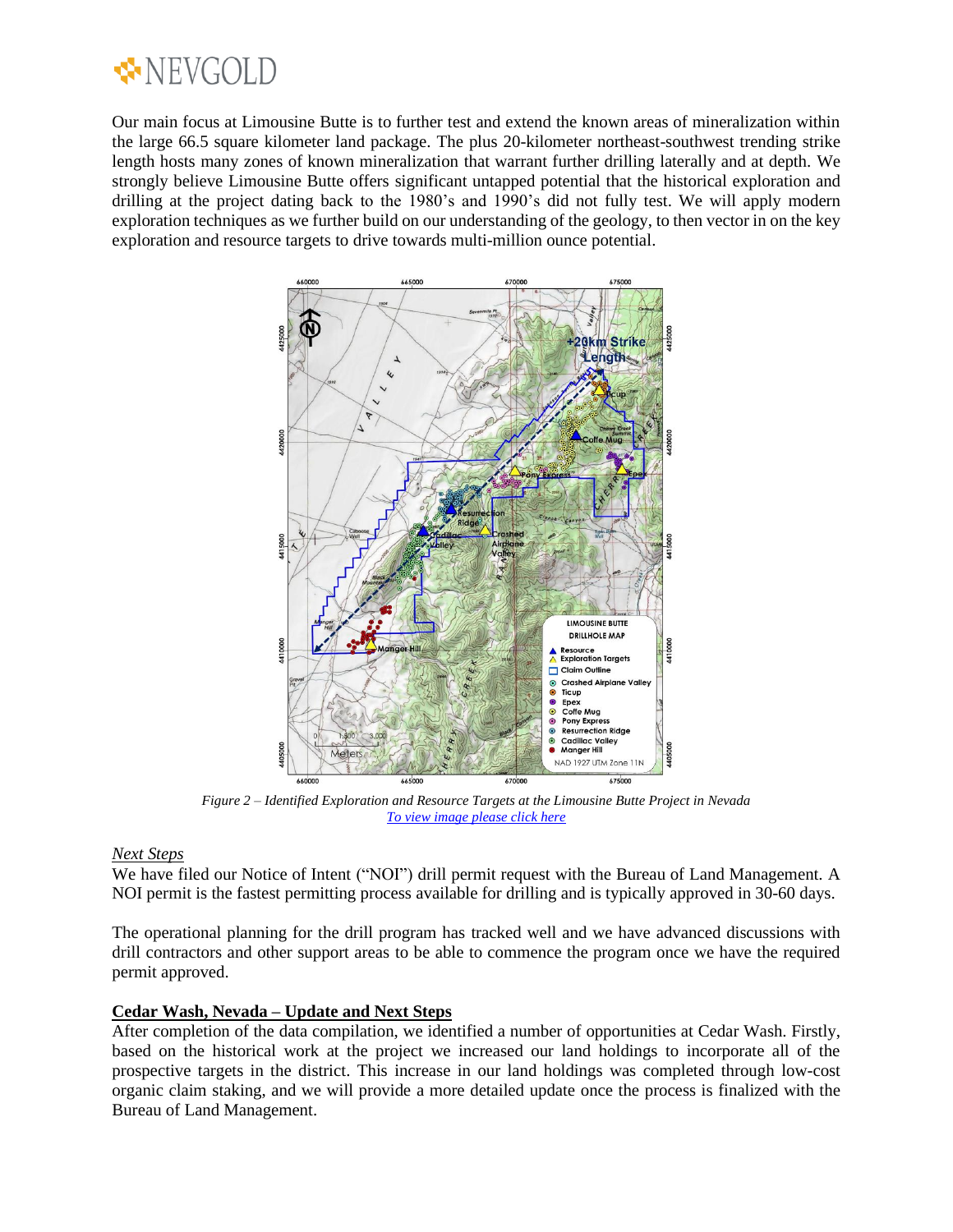

Secondly, through our data compilation and review, there are a number of key work streams that we have identified to systematically advance Cedar Wash. Our first objective is to build upon the existing rock chip sampling, soil sampling, and surface mapping to develop our understanding of the geology to better vector in on the key drill targets. An interesting take away from the data compilation is that there has been no project specific geophysics programs completed on the property to date, which represents an area of untested potential for target generation. After further enhancing our understanding of the geology through the surface reconnaissance program, we will follow up with a Phase I drilling program in approximately Q4-2021.

## **Ptarmigan, British Columbia – Update and Next Steps**

The historical Ptarmigan data compilation is tracking according to schedule. All of the historical data layers have been digitized in 3-dimensional geologic software, and the NevGold geology team is currently reviewing the dataset. The company anticipates advancing Ptarmigan in 2021/2022, but the main near-term focus remains in Nevada at the Limousine Butte and Cedar Wash projects.

## **Closing Remarks**

We have established NevGold as a "go-to" name for gold exploration and resource exposure in Nevada and British Columbia. With our recently completed C\$6.3M financing as part of our going public transaction in June-2021, we are fully funded to aggressively explore the assets in our portfolio which will lead to steady news flow over the next 6-12 months. Our company objective isto drive towards multi-million ounce resource potential in strong geopolitical jurisdictions as we de-risk and advance our district scale assets along the project development curve.

Best Regards,

Brandon Bonifacio

## **ON BEHALF OF THE BOARD**

*"Signed"*

## **Brandon Bonifacio, President & CEO**

For further information, please contact Brandon Bonifacio at bbonifacio@nev-gold.com, call 604-337- 4997, or visit our website at [www.nev-gold.com.](http://www.nev-gold.com/)

Technical information contained in this news release has been reviewed and approved by Derick Unger, CPG, the Company's Chief Geologist, who is NevGold's qualified person under National Instrument 43- 101 and responsible for technical matters of this release.

## **About the Company**

NevGold is an exploration and development company targeting large-scale mineral systems in the proven districts of Nevada and British Columbia. NevGold owns a 100% interest in the Limousine Butte and Cedar Wash gold projects in Nevada, and the Ptarmigan silver-polymetallic project in Southeast BC.